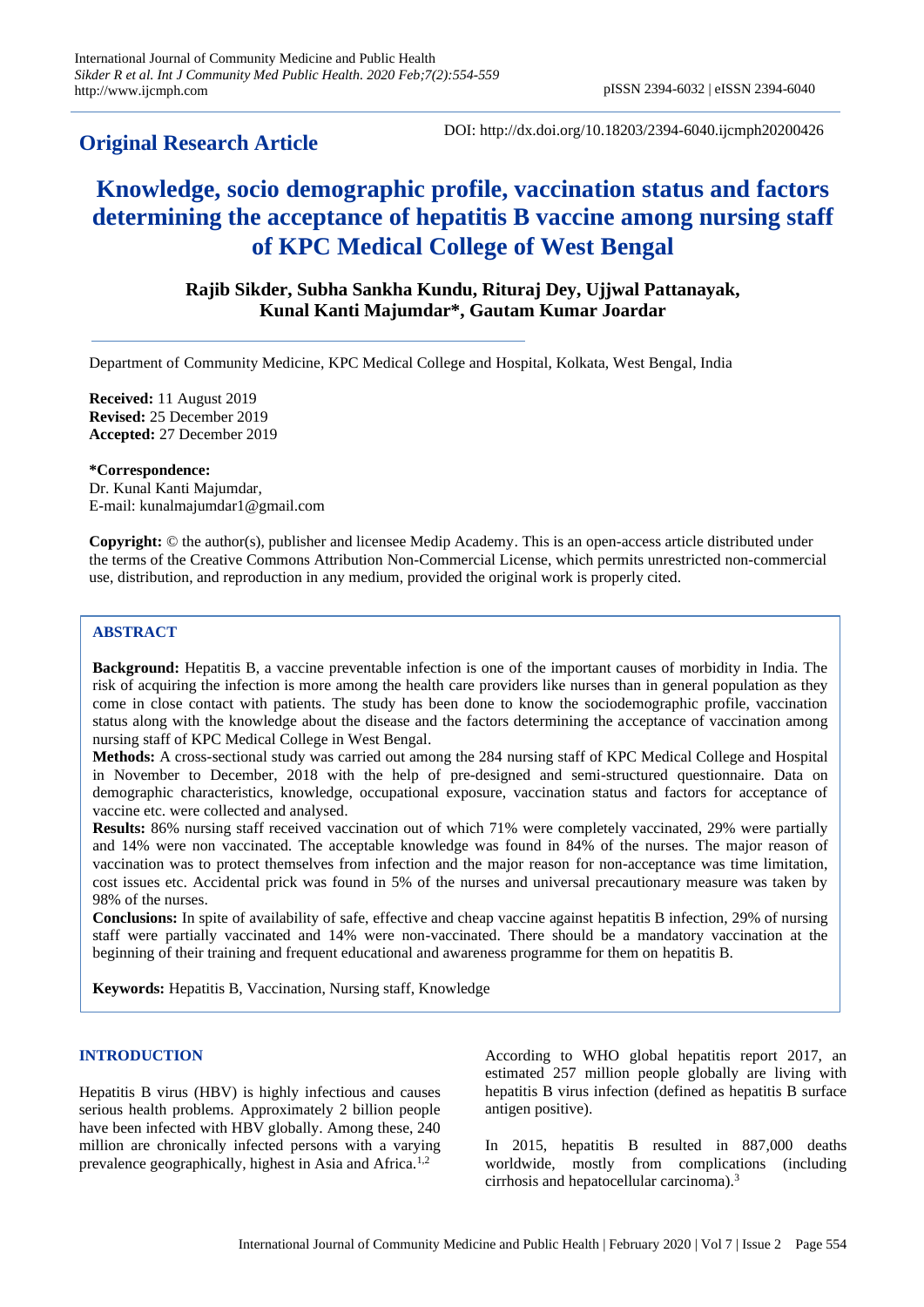According to some regional level studies, it is estimated that in India, approximately 40 million people are chronically infected with hepatitis B. It has long incubation periods before the disease progresses to advanced stages like liver cirrhosis and liver cancer, resulting in death if treatment is not provided in time. Intervention for preventing the progress of the disease is particularly more challenging because during the gestation period, the disease does not manifest any specific symptoms.

Major complications of chronic hepatitis B infection are cirrhosis and hepatocellular carcinoma. Around 650, 000 people die yearly due to chronic hepatitis B virus infection.<sup>3</sup> HBV is transmitted primarily by percutaneous or mucosal contact to infected blood and other body fluids like saliva, menstrual, vaginal, and seminal fluids.<sup>4</sup> Transmission of the virus may also occur from accidental exposure of small amounts of blood or fluid during medical, surgical, and dental procedures or from razors and similar objects contaminated with infected blood; use of inadequately sterilized syringes and needles during intravenous and percutaneous drug abuse; tattooing; body piercing; and acupuncture.<sup>3</sup> Health care providers (HCP) including nursing staff are at high risk for hepatitis B virus (HBV) infection.<sup>5</sup> The virus remains infectious for prolonged periods on environmental surfaces and is transmissible in the absence of visible blood. Health care providers (HCPs) do not recognize all exposures to potentially infectious blood or body fluids. They had a prevalence of HBV infection around 10 times greater than the general population.<sup>6</sup> The WHO report showed that about 6% of HCPs are exposed every year to blood-borne HBV infections corresponding to about 66,000 HBV infections in health care providers worldwide.<sup>7</sup> Hepatitis B surface antigen (HBsAg) positivity in the general population ranges from 1.1% to 12.2%, with an average prevalence of 3 to 4% globally. There are some infection control practices and administration of hepatitis B immune globulin following suspected exposure to reduce the risk of HBV transmission, but none have been as effective as active immunization with hepatitis B vaccine, which is actually the single most important hepatitis B prevention measure.<sup>8,9</sup> It is necessary to vaccinate all health care providers as a part of policy and provide postexposure prophylaxis after having significant exposure with patient's blood.<sup>10</sup> Health care providers need special consideration for HBV screening and HBV vaccination, but it is not widely implemented in low- and middle-income countries.3,5 Lack of awareness and not giving sufficient attention to health care providers along with the negligence led them being incompletely vaccinated.<sup>11</sup> The aim of this study was to determine the socio demographic status, knowledge and vaccination status of nursing staff against hepatitis B virus infection and to identify the factors determining the acceptance of vaccine among the HCPs like nursing staff in KPC Medical College and Hospital and factors associated with it.

## **METHODS**

The study is a hospital based observational, crosssectional study. It was done in KPC Medical College and Hospital, Kolkata, West Bengal. All nursing staff (309) working in various departments (wards, ICCU, OT, emergency, OPD) of KPC Medical College and Hospital were taken as study population.

Study period was month of November and December in 2018.

### *Study design*

Total nursing staff working in KPC medical college and hospital found to be 309. A pilot study for pretesting the questionnaires was done after distributing a predesigned questionnaire (hepatitis KAP questionnaire psychometric, 2012) among 25 nursing staff of KPC medical college and hospital.<sup>12</sup> They were explained about the questionnaires and given 7 days time for answering.

After the submission and analysis of these 25 filled up questionnaires, this predesigned and pretested questionnaire were given to remaining 284 nursing staff of various departments of KPC Medical College and Hospital (KPC MCH) within the study period. They were also explained about the questionnaires and given 15 days for each department for answering. The absent staffs of a specified department on that specified day were covered up on other day. No staffs were found chronically absent or on prolonged leave. All the submitted and answered questionnaires are taken up for data analysis.

#### *Study tools*

Predesigned and pretested questionnaries.

#### *Study variables*

Vaccination status, acceptance of vaccination, age, marital status, sex, place of stay were the study variables.

#### *Case definition*

In case of hepatitis B vaccination some were fully vaccinated (who had taken all the three doses of vaccine), partially vaccinated (who had taken one or two doses of vaccine but not taken all three doses of vaccine), non vaccinated (who did not take a single dose of vaccine) and knowledge regarding hepatitis B vaccination was taken as adequate in staff nurses who had given right answers in at least 50% of the knowledge related questions in the above mentioned questionnaries.

### *Inclusion criteria*

All staff nurses working in various departments of KPC MCH, who had given consent for filling up the questionnaires.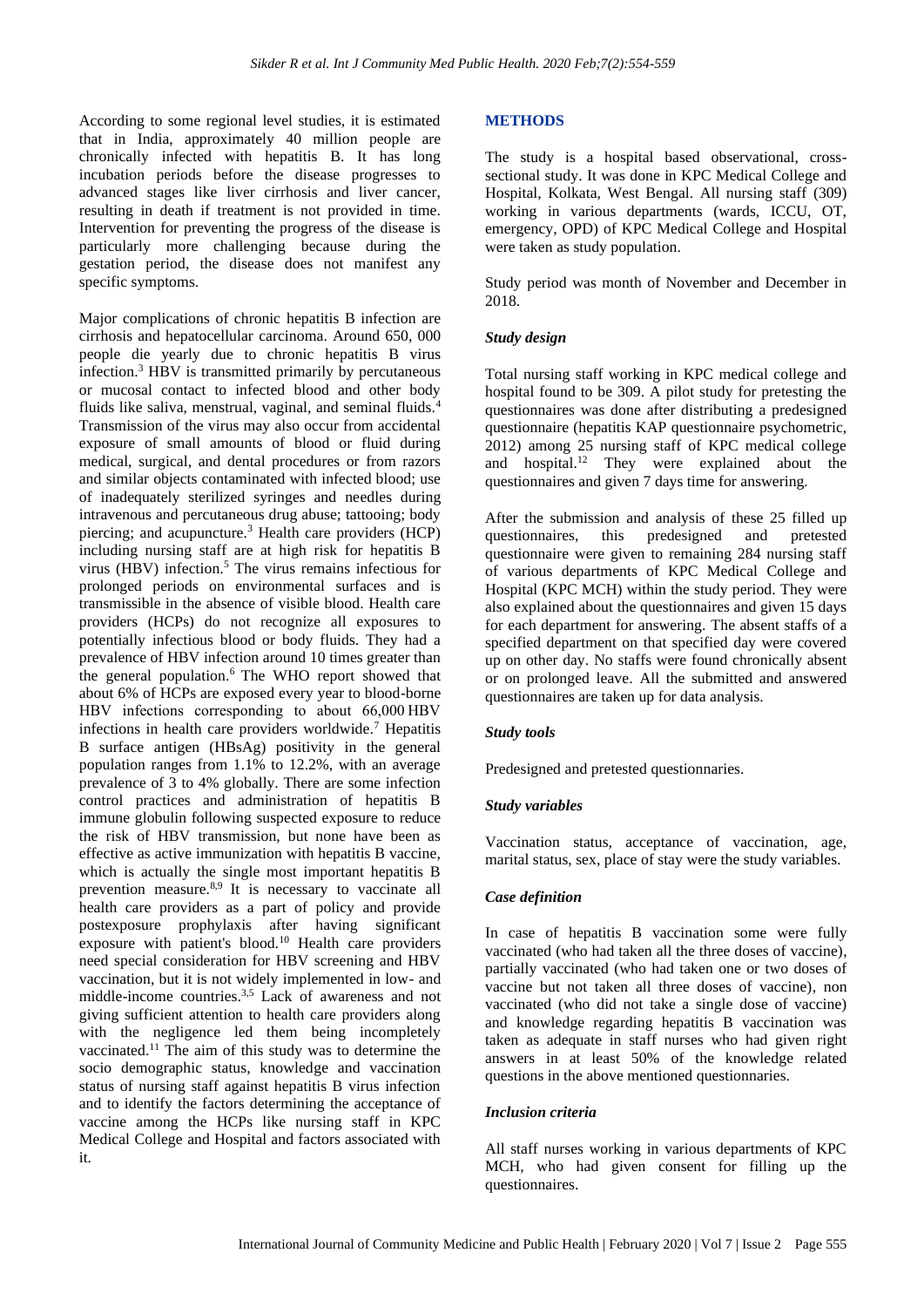## *Exclusion criteria*

Student nurses were not taken for the study and those who did not give consent.

Institutional ethical clearance also was taken from Ethical committee of KPC Medical College, Kolkata.

## **RESULTS**

In this study the sample size was 284. It was found that 177 (62.32%) nursing staff were above 30 years and 107 (37.68%) were below 30 years. 270 (95.07%) nursing staff were female, and 14 (4.93%) were male. 199 (70.07%) nursing staff were married and 80 (28.16%) were unmarried. Among all nursing staff 185 (65.14%) were from urban area and 99 (34.86%) were from rural area (Table 1).

The study was found to determine the vaccination status of nursing staff that, among 154 nursing staff working in wards, 94 (61.03%) were fully vaccinated, 38 (24.6%) were partially vaccinated and 22 (15.58%) were non

vaccinated. Among 52 ICU nursing staff 32 (61.53%) were fully vaccinated, 13 (25%) were partially vaccinated, and 7 (13.46%) were non vaccinated. In case of 49 OT nursing staff and 29 emergency and OPD nursing staff, 30 (61.2%) and 18 (62.06%) were fully vaccinated., 12 (24.48%) and 7 (24.13%) were partially vaccinated, and 7 (14.28%) and 4 (13.79%) were non vaccinated. So, among 284 nursing staff 174 (61.26%) were fully vaccinated, 70 (24.64%) were partially vaccinated, and 40 (14.08%) were non vaccinated (Table 2).

The reasons of non vaccination were evaluated. It was found that among 40 non vaccinated nursing staff 13 (32.5%) avoid the vaccination for time limitation (proper time management for dose of vaccination). 12 (30%) and 10 (25%) nursing staffs did not receive vaccination due to cost issues and forgetfulness respectively. 3 (7.5%) nursing staff were in wrong perception regarding age of vaccination (they are not eligible for vaccination as they have crossed the upper age limit for vaccination) and 2 (5%) nursing staff were not willing to take vaccination (Table 3).

#### **Table 1: Socio demographic profile of staff nurses (n=284).**

| Socio demographic determinance |               | Number $(\% )$ |
|--------------------------------|---------------|----------------|
| Age (in years)                 | $\leq 30$     | 107(37.68)     |
|                                | $>30$         | 177 (62.32)    |
| <b>Gender</b>                  | Female        | 270 (95.07)    |
|                                | Male          | 14 (4.93)      |
| <b>Marital status</b>          | Married       | 199 (70.07)    |
|                                | Unmarried     | 80(28.16)      |
|                                | <b>Others</b> | 5(1.76)        |
| Place of stay                  | Urban         | 185(65.14)     |
|                                | Rural         | 99 (34.86)     |

#### **Table 2: Vaccination status of staff nurses (n=284).**

|                          | <b>Vaccinated</b> |              |                |              |
|--------------------------|-------------------|--------------|----------------|--------------|
| <b>Departments</b>       | <b>Partially</b>  | <b>Fully</b> | Non vaccinated | <b>Total</b> |
|                          | $N(\%)$           | N(%)         |                |              |
| Wards                    | 38(24.6)          | 94 (15.58)   | 22(15.58)      | 154          |
| <b>ICUs</b>              | 13 (25)           | 32(62.53)    | 07(13.46)      | 52           |
| <b>OTs</b>               | 12 (24.48)        | 30(61.2)     | 07(14.28)      | 49           |
| <b>Emergency and OPD</b> | 07(24.13)         | 18 (62.06)   | 04 (13.79)     | 29           |
| <b>Total</b>             | 70 (24.64)        | 174 (61.26)  | 40(14.08)      | 284          |

#### **Table 3: Reasons of non vaccination of hepatitis B among staff nurses (n=40).**

| <b>Reason of non vaccination</b>              | Number $(\% )$ |
|-----------------------------------------------|----------------|
| <b>Time limitation</b>                        | 13(32.5)       |
| <b>Cost issues</b>                            | 12(30)         |
| <b>Forgetfulness</b>                          | 10(25)         |
| Wrong perception regarding age of vaccination | 3(7.5)         |
| Gave up or not willing vaccination            | 2(5)           |
| <b>Total</b>                                  | 40             |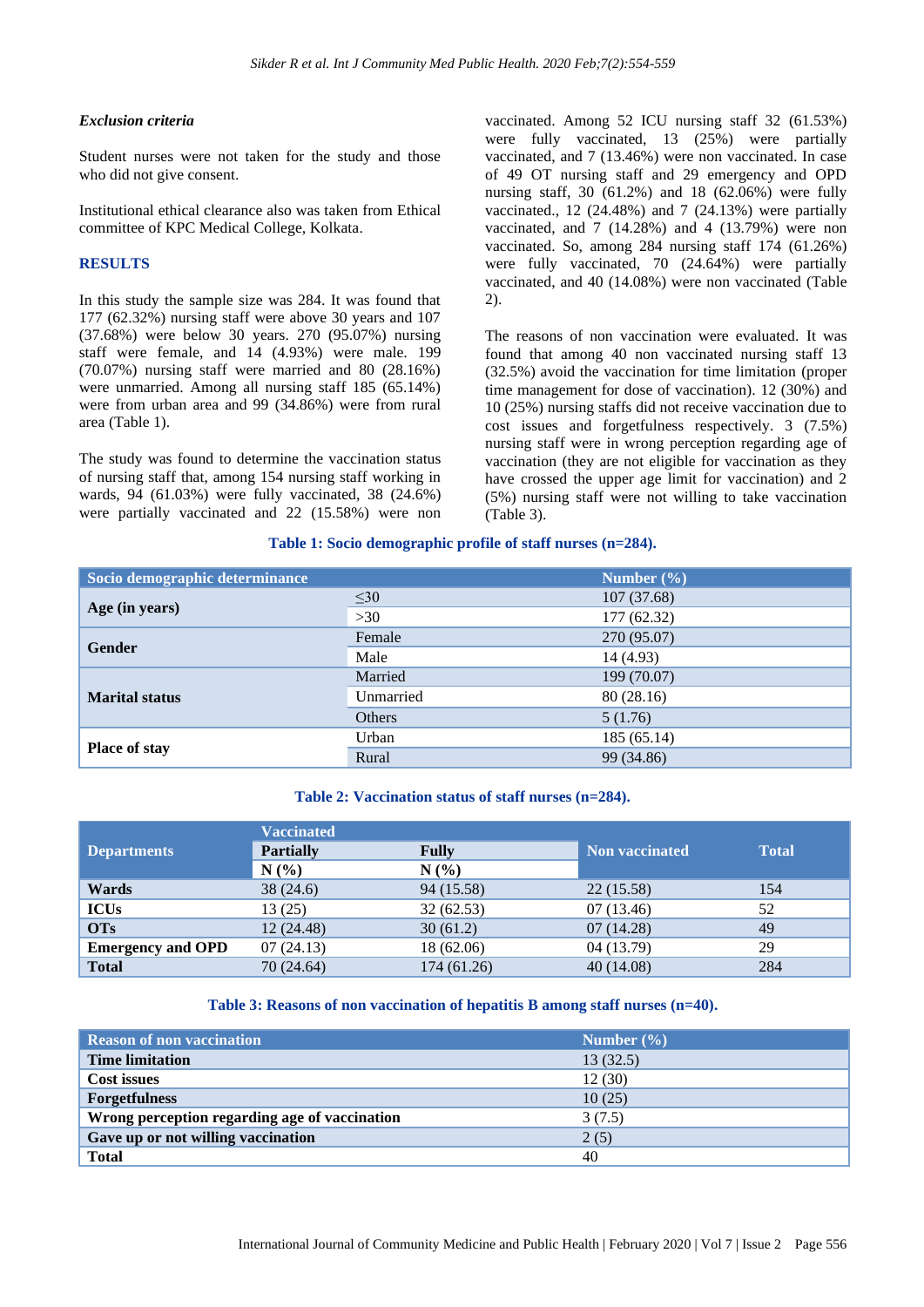

## **Figure 1: Study of accidental prick among nursing staff.**

Among all 284-nursing staff 5% had history of accidental prick. Most common event responsible for it was recapping of needles after use (Figure 1).



#### **Figure 2: Status of universal precautionary measures taken by staff nurses.**

98% of total nursing staff had taken universal precautionary measures (Figure 2).



#### **Figure 3: Assessment of knowledge of hepatitis B vaccination among staff nurses of KPC MCH.**

The knowledge of hepatitis B vaccination among nursing staff was also assessed. Adequate knowledge about vaccination was present among 87% and inadequate knowledge was found in 13% of staff nurses (Figure 3).

#### **DISCUSSION**

Hepatitis B is a major global health burden and can be prevented to a great extent by the correct knowledge, attitude, and practice of the health care providers (like nursing staff) involved with the management of this infection. It is a general assumption that HCPs are better informed and more knowledgeable about infections and control measures than the general population as they are in health and management practice and are being regularly trained. So, testing the level of awareness among the nursing staff would not only indirectly assess the level of their knowledge but it will also help to go a long way in the implementation of prevention programs in a better way.

A recent study in Greece (Dimitrios et al) showed that 42% staff nurses were partially and fully vaccinated against hepatitis B.<sup>13</sup>

Another study in Greece (Toska et al) where 63.2% staff nurses were found to be vaccinated against HBV.<sup>14</sup>

Study on hepatitis B vaccination status and needle-stick and sharps-related Injuries in Nepal (Bhattarai et al) showed that 42.8% of nursing staff had needle-stick injuries and most common sharp involved (56.3%) was Hypodermic needle. Most injuries (35.6%) occurred while manipulating needle into patients.<sup>15</sup>

In a study of knowledge, attitudes and practices of health care workers regarding needle stick injuries in Pakistan (Zafar et al) it was found that 45% of health care workers reported having a needle stick injury in the past. The most common reason identified was stress or being over burdened followed by careless attitude. More than 50% of the injuries occurred while injecting or drawing blood samples.<sup>16</sup>

In another study of knowledge, attitude and practices among health care workers on needle-stick injuries in Nepal (Gurubacharya et al) showed that 74% of health care workers had a history of needle-stick injuries and only 21% reported the injuries to the hospital authority. Only 23% were in the habit of using gloves for phlebotomy procedures all the time. 79% were of the impression that needle should be recapped after use. Only 66% of health care workers were aware of universal precaution guidelines.<sup>17</sup>

A study on Sharps and needlestick injuries: the impact of hepatitis B vaccination as an intervention measure in Singapore (Ling et al) showed sharps and needlestick injuries occurred in the nursing staff in around 45.7%.<sup>18</sup>

In a study of practice of universal precautions among healthcare workers in Nigeria, (Sadoh et al) showed that 48.7% were nurses. About a third of all respondents always recapped used needles. Less than two-thirds of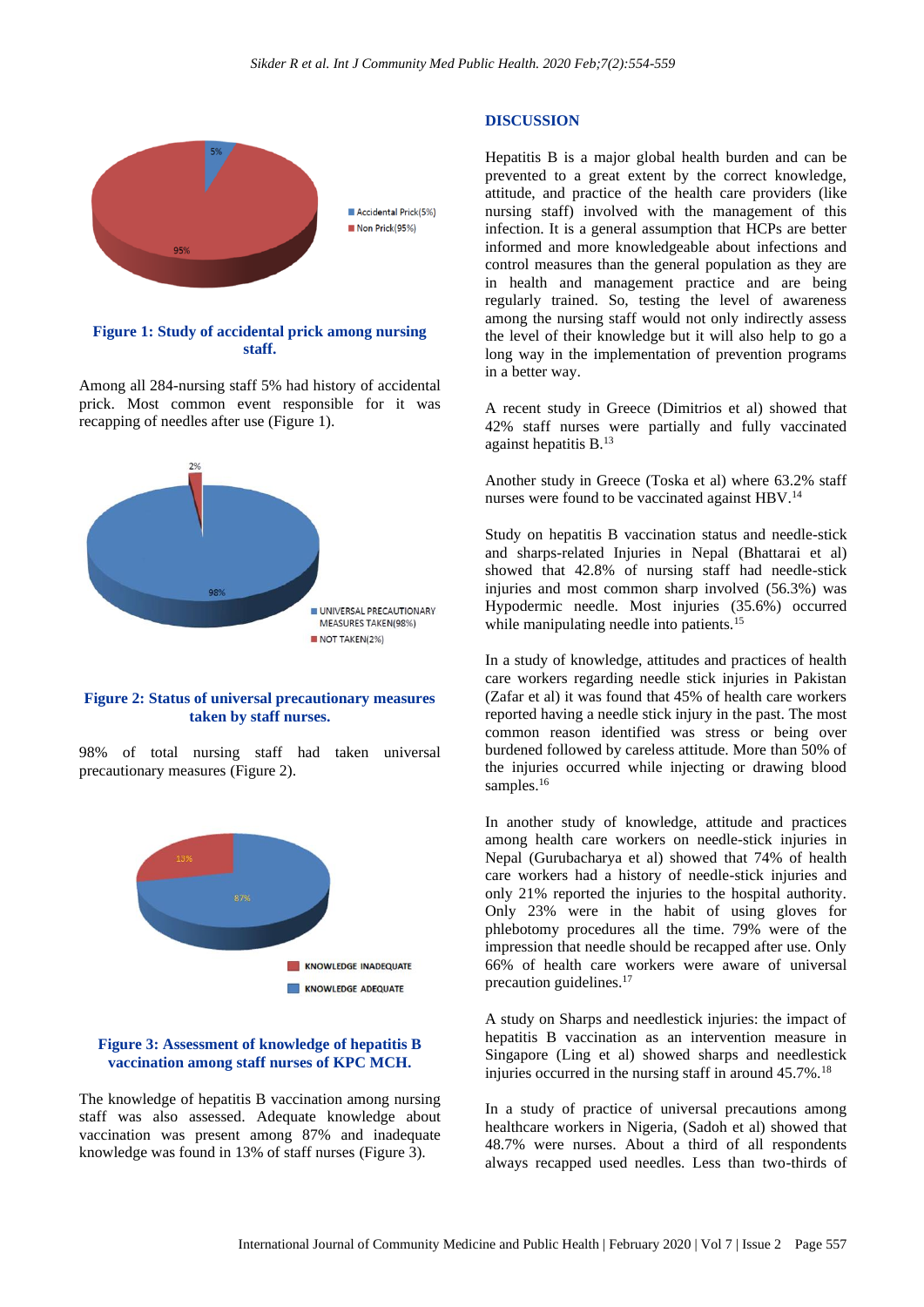respondents (63.8%) always used personal protective equipment.<sup>19</sup>

A recent study by Setia et al on dental, medical, and nursing interns from North India on the awareness toward hepatitis B and C reported that majority of HCPs had an adequate level of knowledge about the infection. About 71% of the HCPs in the same study could not complete the vaccination for hepatitis B and the fact that they were quite attentive to prevent acquiring the infection, made them think that there was no need for vaccination, this was the most common explanation given for noncompliance. Few of them, however, thought that being in this profession did not pose any risk of transmission to them from the patients. This lack of knowledge is of serious concern as the same study showed a positive correlation of knowledge score with the attitude of the HCPs.<sup>20</sup>

Hussain et al in Ethiopia reported complete, partial, and nonimmunization rates for hepatitis B being 57.6%, 18.5%, and 24% respectively in their study and further highlighted that 93.7% of the HCPs knew about their own hepatitis B status.<sup>21</sup>

A large‑scale study in Pakistan (Khan et al) done on undergraduate medical students in seven medical colleges reported 50 to 70% of the respondents with average knowledge about HBV infection and further highlighted that the attitude regarding postexposure management was not satisfactory. In the same study, approximately half of the participants gave a history of at least one NSI (non serious injury) during their clinical practice. $22$ 

Studies by Nagpal et al, done in South Africa & Paul et al in Chennai, done on medical students concluded lack of awareness among the lower level students and suggested promotion of health education at school level and policy for mandatory complete vaccination and continuing health education and awareness programs for students at entry level.<sup>23,24</sup> In both these studies, the knowledge about HBV infection was basic but not adequate for a health care provider who would be catering to a large community. Hence, HCPs need to be motivated and given ample opportunities through regular training and seminars to learn about the health effects of HBV infection so as to promote standard principles and practices among the patients, peer group and the general population.

One study (Afihene et al) in Ghana reported a positive correlation between knowledge and attitude, knowledge and practice, and attitude and practice; thereby concluding that as far as infection control practices are concerned a good level of knowledge will go a long way in instilling a positive attitude and thus leading to correct practices.<sup>2</sup>

In this study 86% nurses received vaccination of which 71% were completely vaccinated, 29% were partially vaccinated. Non vaccinated status found in 14%. This is

similar to another studies (Kaur et al) conducted in other part of India (85% of subjects were vaccinated and aware regarding the preventive protocol against HBV infection and 15% were non vaccinated.<sup>26</sup>

Nursing staff should use at least the standard precautions to avoid accidental pricks to maintain low incidence of accidental prick.

## **CONCLUSION**

A majority (86%) of the nursing staff in the present study were aware regarding HBV infection and its immunization. Moreover, the vaccination coverage among the staff was high (86%). Also, very few of them (2%) were not following the universal precautionary measures. Among the non vaccination group main causes for non vaccination were found to be time management for vaccination, followed by cost, and forgetfulness. Therefore, it was recommended that there should be a mandatory vaccination before joining the course, free of cost from the institution. Reorientation training programmes regarding modes of transmission of HBV and hands on training programme regarding prevention of HBV infection by following universal precautionary measures and measures to protect accidental pricks, should be done involving nursing staff regularly. These initiatives may help to increase the hepatitis B vaccination coverage and reduce the probability of transmission among nursing staff. Policy for post exposure prophylaxis should be followed strictly.

*Funding: No funding sources*

*Conflict of interest: None declared Ethical approval: The study was approved by the Institutional Ethics Committee*

## **REFERENCES**

- 1. Ott J. J, Stevens G. A, Groeger J, Wiersma S. T. Global epidemiology of hepatitis B virus infection: new estimates of age-specific HBsAgseroprevalence and endemicity. Vaccine. 2012;30(12):2212-9.
- 2. Terrault NA, Bzowej N, Chang KM, Hwang JP, Jonas MM, Murad MH. AASLD guidelines for treatment of chronic hepatitis B. Hepatology. 2016;63(1):261-83.
- 3. WHO. Guidelines for The Prevention, Care And Treatment of Persons with Chronic Hepatitis B Infection. Geneva. 2015. Available at: http://www.who.int/hiv/pub/hepatitis/hepatitis-bguidelines/en. Accessed on 1st October 2019.
- 4. Mast EE, Alter MJ, Margolis HS. Strategies to prevent and control hepatitis B and C virus infections: A global perspective. Vaccine. 1999;17(13-14):1730-3.
- 5. Vishal B, Amitava G, Sunil D, Dinesh K, Narendra B. Hepatitis B immunization in healthcare workers. Ann Gastroenterol. 2015;28(1):1.